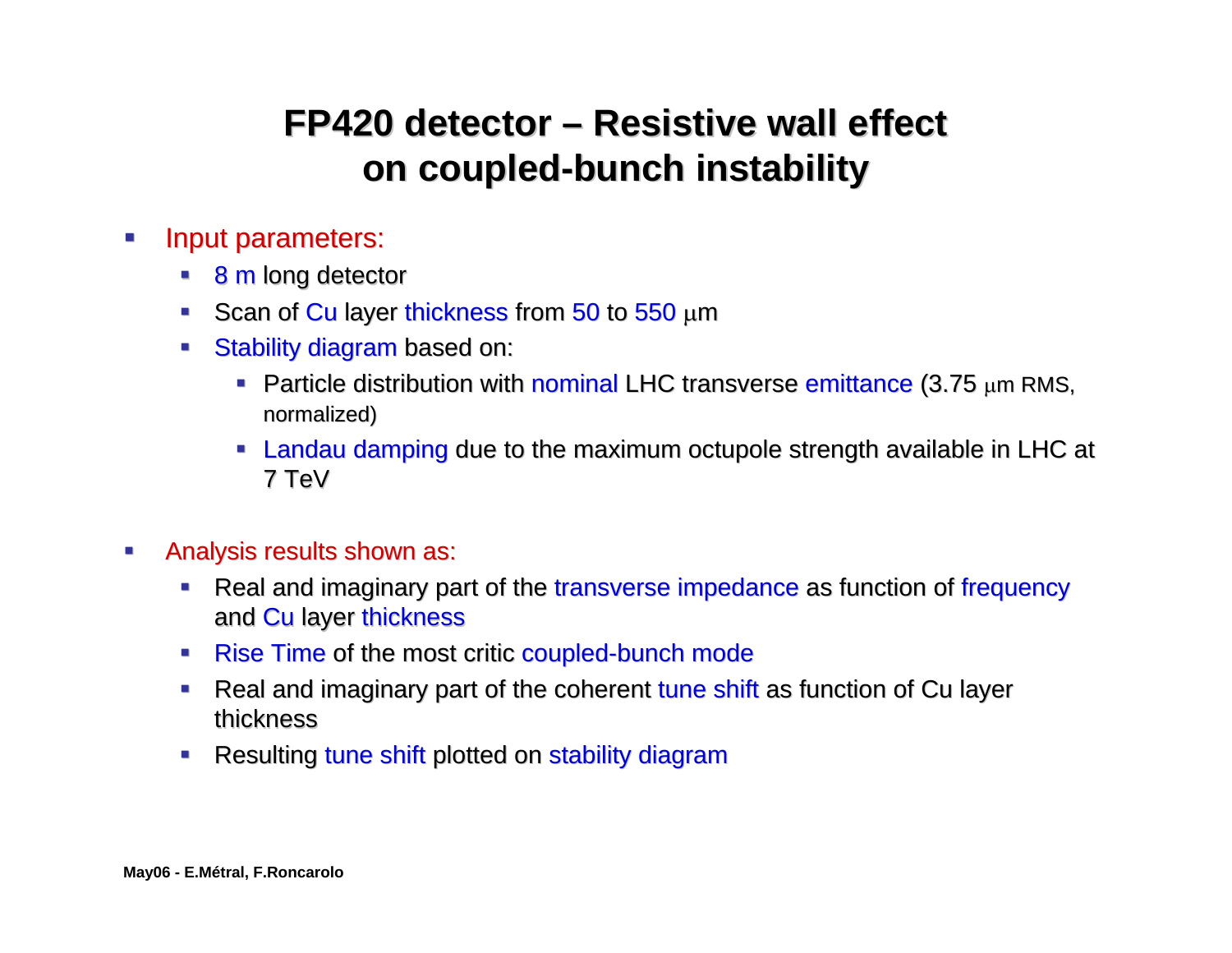## **Transverse Impedance as function of frequency and Cu thickness**

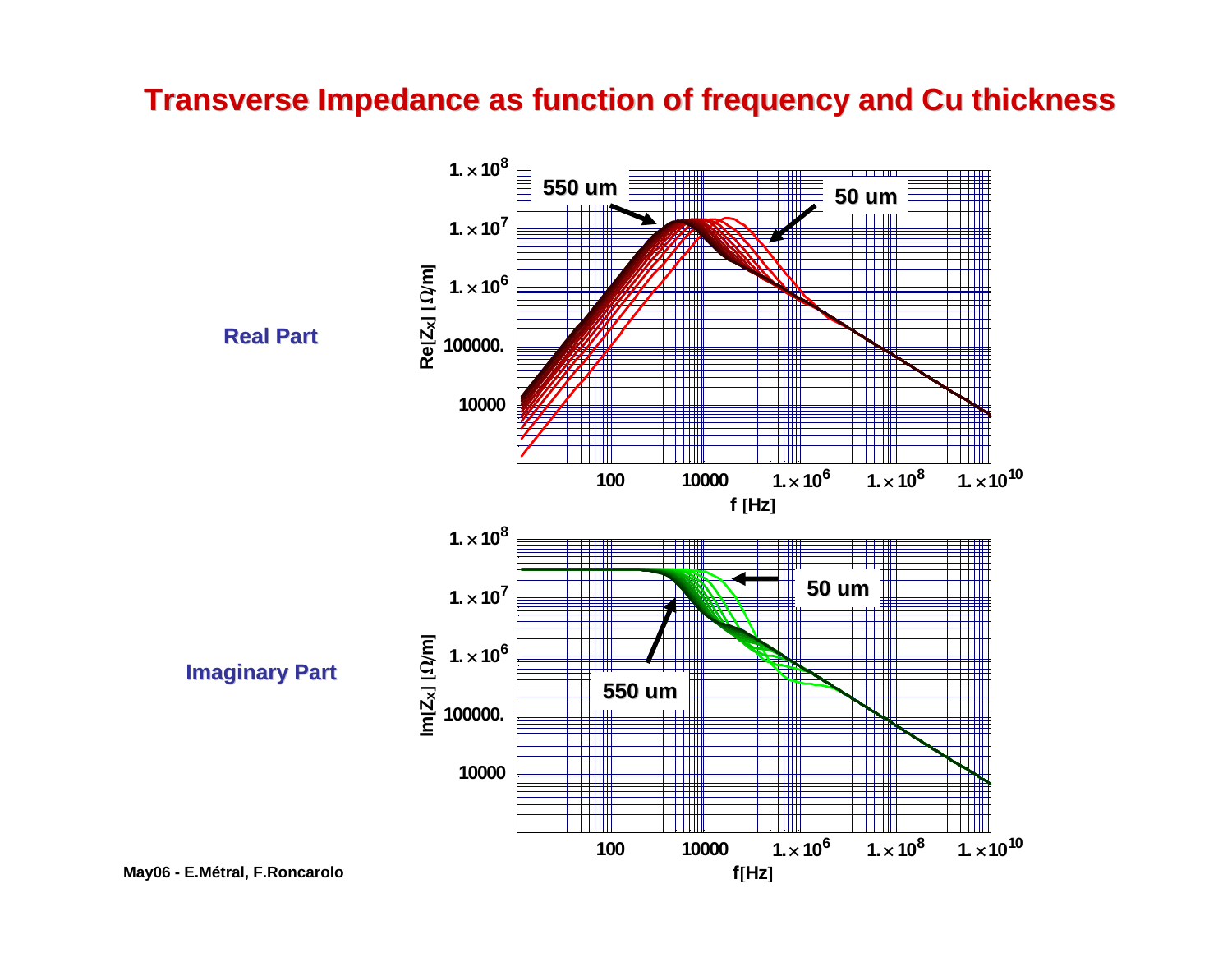## **Coupled bunch instability growth rate and tune shift as function Coupled bunch instability growth rate and tune shift as function of Cu thickness of Cu thickness**



**May06 - E.Métral, F.Roncarolo**